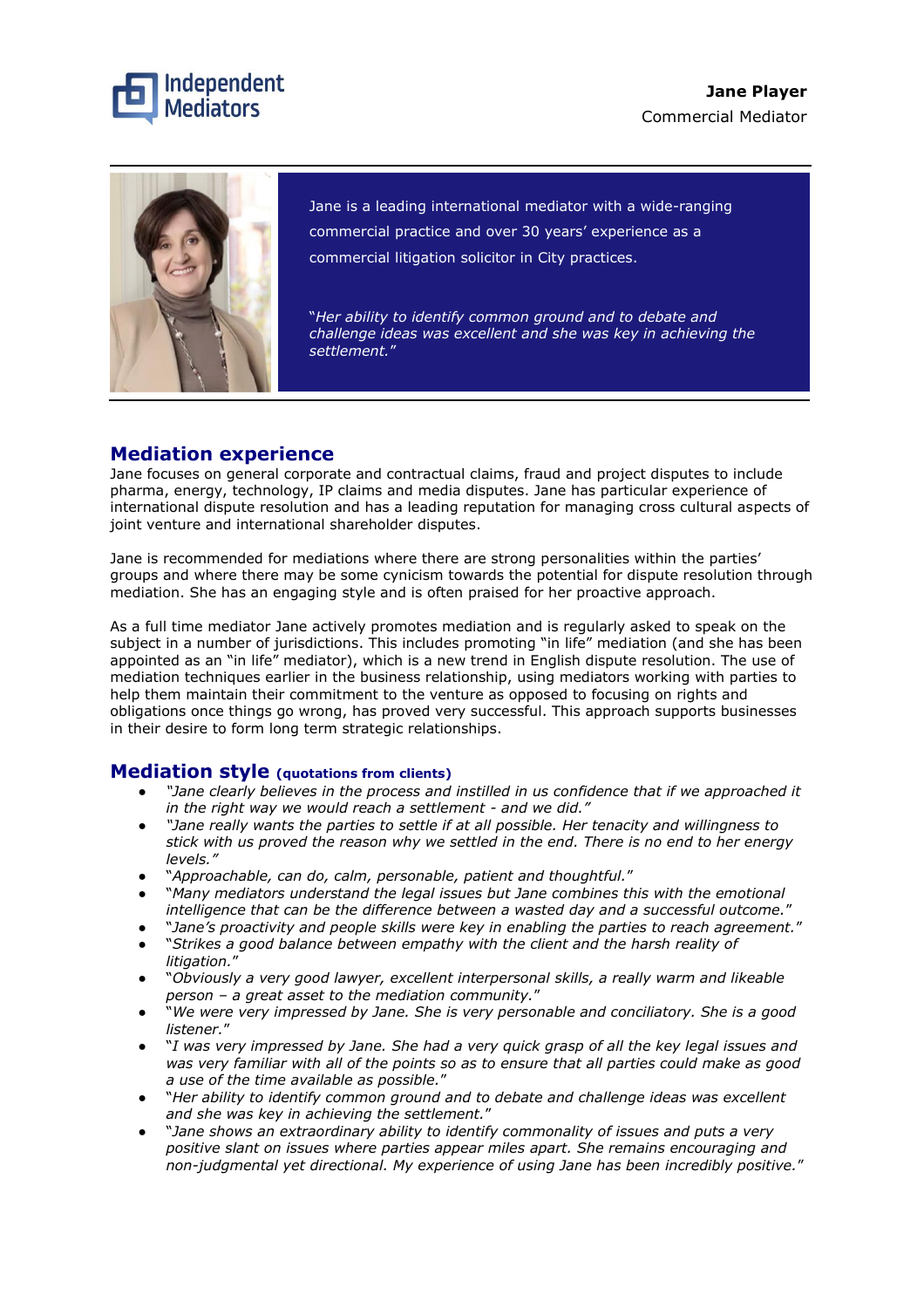### **Directories (independently – researched clients' opinions)**

Jane is listed as a leading mediator in the current editions of The Legal 500, Chambers and Partners and Who's Who Legal: Mediation.

### Legal 500 2022

**Jane Player** '*gets to the heart of the issues quickly and effectively, cutting through irrelevant considerations, and focusing on what is important; and she is able to handle difficult personalities and sensitive issues. Jane is also commercial, and works hard to focus minds and ensure that the parties see the true alternatives to a negotiated settlement*'. Player focuses on general corporate and contractual claims, fraud and project disputes, including pharmaceutical, energy, technology, IP and media matters; and has particular experience in managing the cross-cultural aspects of joint venture and international shareholder disputes.

### Chambers & Partners 2022

**Jane Player** mediates on a range of commercial and contractual disputes, with experience in IT, intellectual property and media related cases. She mediates disputes both domestic and international in scope.

## Who's Who Legal: Mediation 2021

Listed as one of the world's top mediators in this international directory **Jane Player** is "a superb mediator" with strong experience in international disputes. Sources add: "She takes a very effective and nuanced approach." "Jane is one of the top ten mediators in the UK for sure."

# **Areas of practice**

Examples of cases recently mediated include:

#### **General**

- Breaches of contracts/contract interpretation.
- Misrepresentation/failure to disclose.
- Breaches of confidentiality and fiduciary duty.
- Termination/repudiation of agreements.
- Disputes regarding outstanding debts.
- Breaches of compliance rules and FSA regulations.

#### **International**

- International dispute between a Nigerian & Russian counterpart regarding a trade dispute.
- Distribution agreements in accordance with Israel and US law mediated in the UK.
- International project disputes to include multi jurisdiction and cross cultural issues within Europe.
- Fraud investigations involving two or more jurisdictions (to include USA).
- Competition law disputes with competitor businesses.
- Joint venture disputes between two large multinationals with regard to investments in the Indian market.
- Dispute between Korean and Egyptian car manufacturers on breach of joint venture agreement.

#### **Project Disputes**

- Disputes on IT Telecoms projects where disputes have arisen over failed milestones and breach of contract/negligence actions for not fit for purpose systems.
- PPP/PPI projects to include the construction industry.
- Finance projects where the bank or insurer has acted as the lost payee under an insurance policy backing a project which then fails.
- International, Turkish and Asian communication projects dispute.
- Spanish and South American development scheme dispute.

#### **IP Disputes**

- Copyright and licensing disputes in the publishing, telecoms and IT industries.
- Media IP/IPR disputes.
- Banking disputes which involve the security taken over IPR rights.

#### **IT/Telecommunications**

- Interconnection agreement between large telecoms operator and service provider.
- Software licence disputes following formal tender process for the implementation of body shop management software for vehicle repair body shops.
- Breach of contract. Acting for the supplier and customer on turn key projects as well as design only and/or maintenance only projects in the telecommunications and IT sectors.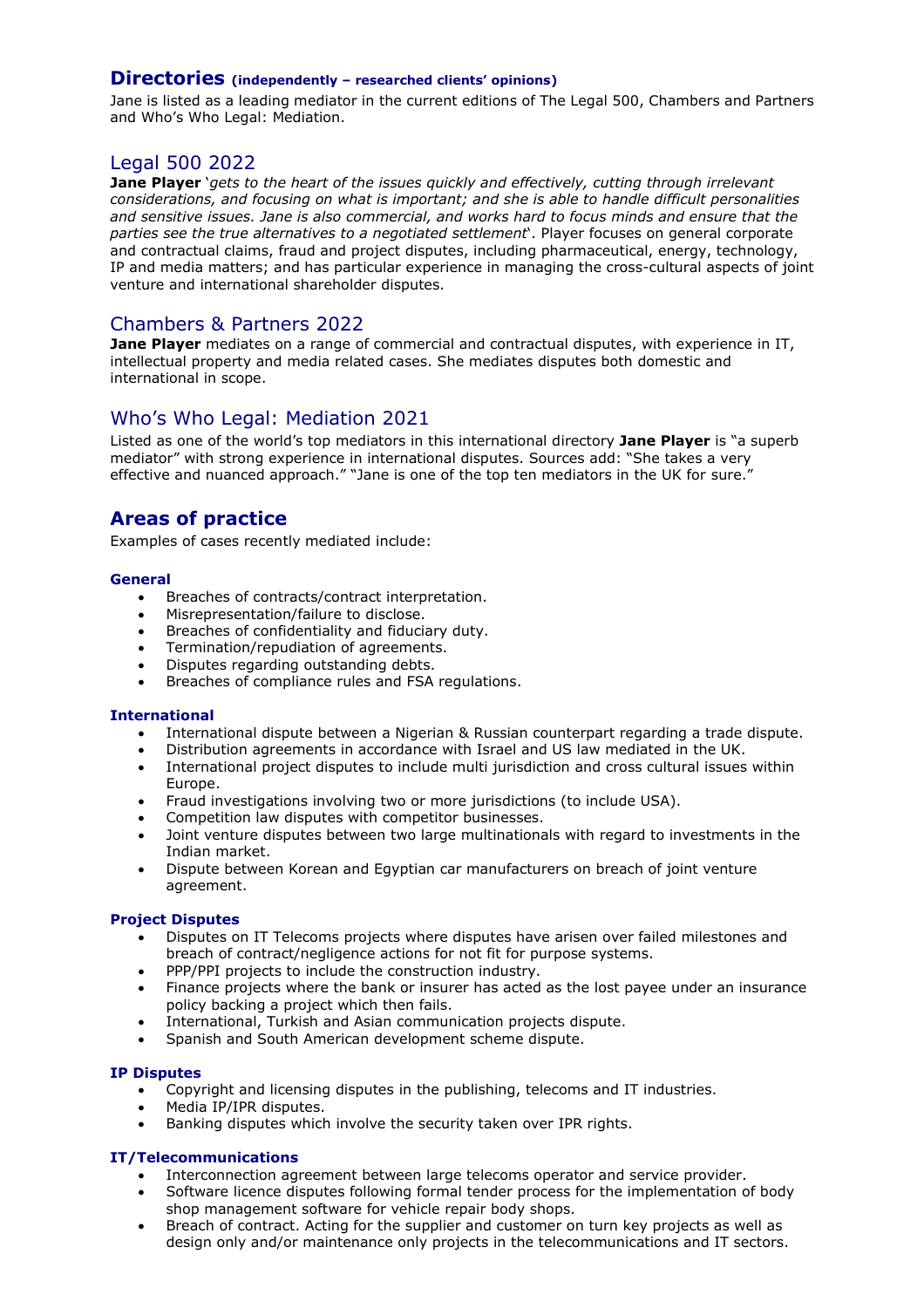- Regulatory disputes involving licence fees.
- Professional negligence against other professionals to include solicitors and accountants and IT/Telecoms experts.
- UCTA case for communications parties to include allegations of EU dominant position in the market.
- Software licence disputes and the valid transfer of software licences.

#### **Media/Entertainment**

- High profile defamation claim against senior executive at a worldwide broadcasting organisation.
- Film finance disputes to include distributor disputes and producer/financier disputes. Also to include professional negligence against film solicitors who had incorrectly protected their client's position.
- Defamation actions to include breach of confidence within media and publishing industries as well as corporate defamation actions.

#### **Professional Negligence**

- Various disputes in relation to solicitor, accountant, surveyor & specialist expert negligence.
- Medical practice disputes to involve professional negligence and partnership law issues.
- Architects negligence.
- Patent agents negligence.

#### **Banking and Finance Disputes**

- Dispute relating to the debts arising out of the Irish banking crisis involving complicated corporate debt owed by a construction company following the death of main shareholder.
- Breach of mandate disputes.
- Consortium disputes where there are multi party banks involved and disputes arise out of priorities on loan repayment distributions.
- Dispute between 2 large IFA businesses.

#### **Insurance**

- Dispute between an accountancy firm and a client where the client's allegations were that negligent tax advice had been given which caused a loss to the Claimant's business. The insurers and the insured were relevant parties to the mediation and this had an effect on the outcome.
- Acting as co-mediator for a large financial services dispute where there were multiple banks involved against two debtors and the insurers were in a third room interested in the outcome and playing a small part in the solution.
- Mediated disputes for parties where there was insurance backing relevant to the mediation settlement. In the most part, the insurers did not attend the mediations but were available by telephone.
- Mediation advocate in a dispute for a large disaster recovery claim against an insurance company. Jane acted for the insured in a mediation which was ultimately resolved.

### **Direct feedback from clients**

The following quotes are from parties Jane has recently mediated with:

"Thanks to Jane for the highly professional (and personable) and hugely effective manner in which the mediation was conducted. This undoubtedly facilitated the settlement that was achieved."

"Jane just wasn't prepared to let my client give up. She could see they wanted to settle and she worked with us to find a compromise that worked."

"She was able to retain the confidence of the client in the mediation process in extremely difficult circumstances."

"Extremely professional in using her mediation skills. Jane really understood where my client was coming from and what he needed to settle."

"Despite being a lawyer, Jane was good at steering clear of the law and ensuring that the clients' commercial interests were best served on the day."

"The most recent mediation was a traumatic experience for the clients. It was on the rocks for a good while. That we steered through to calmer waters was in large part due to Jane's perseverance, wisdom and good humour."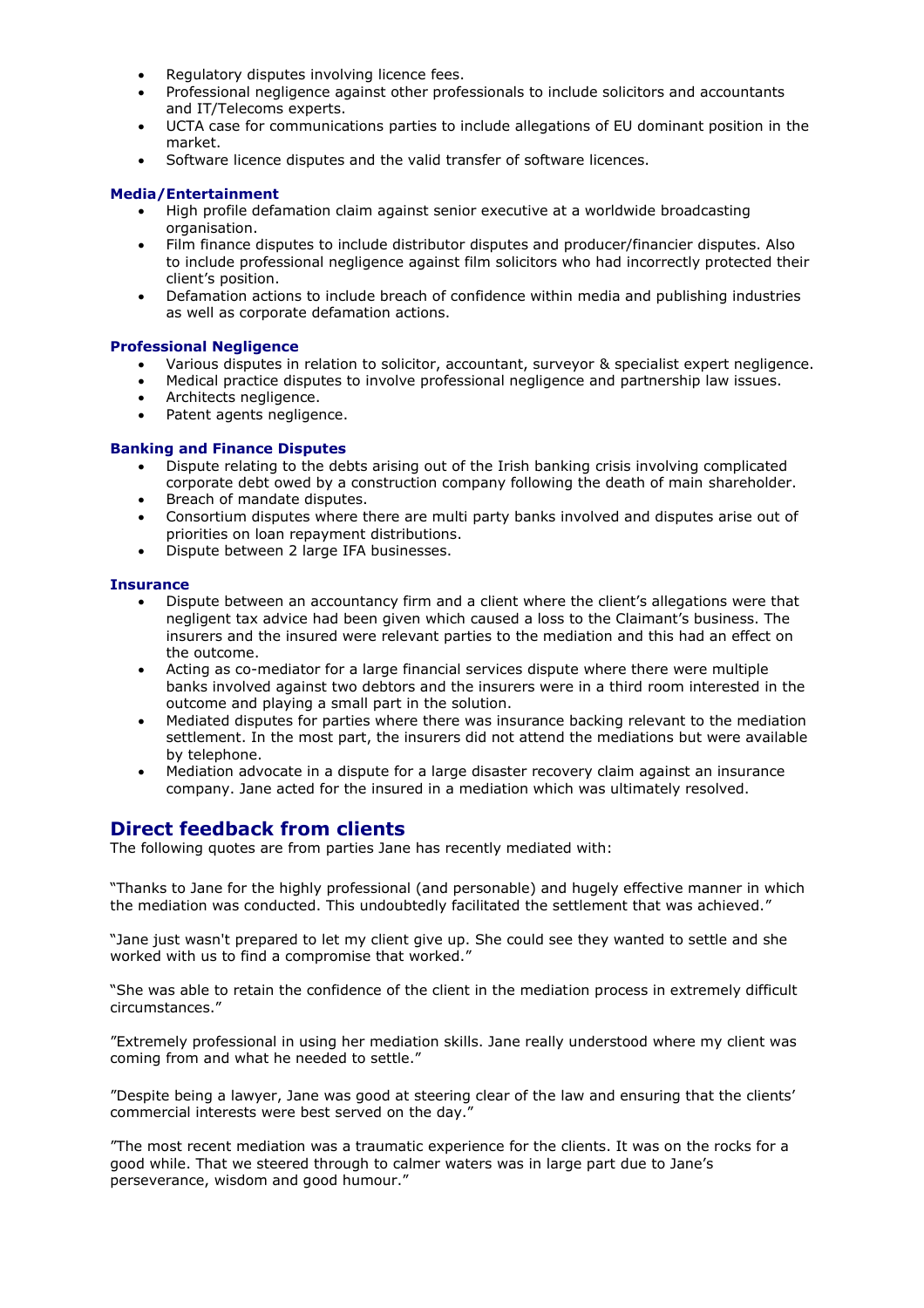"I had all but given mediation up as a pointless step and additional cost in hotly contested commercial disputes until I used Jane. Jane has such enthusiasm for the process spurred on by an impressive 100% success rate at settlement that she keeps the parties negotiating when others might give up and go home. This is what sets her apart. She doesn't give in."

"Good on coming up with ideas, discussing tactics and quick to pick up on reality testing, questioning etc."

"Determined to explore every possible option rather than giving up."

"Highly constructive and added greatly to the process."

"Good rapport with the principals."

"She was excellent. She worked hard with us and built rapport well with our client. I would be happy to use her again in the future."

"Jane had a very thorough approach to the mediation."

"She did a good job in helping the parties see where they could settle."

"Her manner and style was also good - calm and understanding of the clients' concerns but firm and in control at all times. My clients were also impressed."

"Jane is not afraid to get stuck in and work with the parties towards a settlement."

"Jane mixes a tenacious and involved style with a warm personality that brings all the parties together. She is excellent at rapport building."

### **Professional memberships**

- Distinguished Fellow of International Academy of Mediators
- Panel Mediator for Singapore International Mediation Centre
- Panel Mediator for WIPO
- Panel Mediator for Japan International Mediation Centre
- **ICC Mediator**
- International Mediation Institute Certified Mediator
- Board Member of CIaM, Madrid
- Board Member of LCAM, London

## **Professional background**

Jane joined King & Spalding in April 2012 where she was a partner in their London Disputes Group until 31 March 2017. Prior to that Jane was the co-head of the International Dispute Resolution Group at Bird & Bird which she joined in 2002. Before that, Jane spent 10 years with DLA Piper as head of their London Disputes team and seven years with Turner Kenneth Brown having qualified as a solicitor in 1987.

Jane was accredited by CEDR in 2001 but has been mediating as counsel since 1992. Jane was privy to some of the first mediations in the UK having started her career at Turner Kenneth Brown. From 2001 Jane combined her busy mediation career whilst maintaining her demanding legal practices in International law firms. Jane became a full time mediator on 1 April 2017.

Jane undertook the International Advanced Mediation course with MATA (Mediation and Training Alternatives) in 2007 and again in 2016 and participated in an ICC cross cultural mediation course in 2009. She was a member of the MATA and CEDR faculty for training mediators for many years. Additionally, Jane was appointed as a Distinguished Fellow to the International Academy of Mediators in March 2016, is a member of the Follett Group, a group of top female mediators, is on the IMI Users Counsel and was a past co-chair of the IBA Mediation section. Jane is currently cochair of two of the seven working groups of the IMI/CCA/Strauss Institute of Dispute Resolution International Task force. Jane ensures she stays up to date with the latest mediation techniques and methodologies and is actively engaged within the mediation community.

### **Other dispute resolution experience**

- Early neutral evaluation, arbitration, expert determination.
- Part of CEDR faculty for CEDR Mediation Training Courses.
- Series of training for the International teams at previous law firms on cross cultural mediation and dispute resolution.
- Government and Local Authority training for mediation.